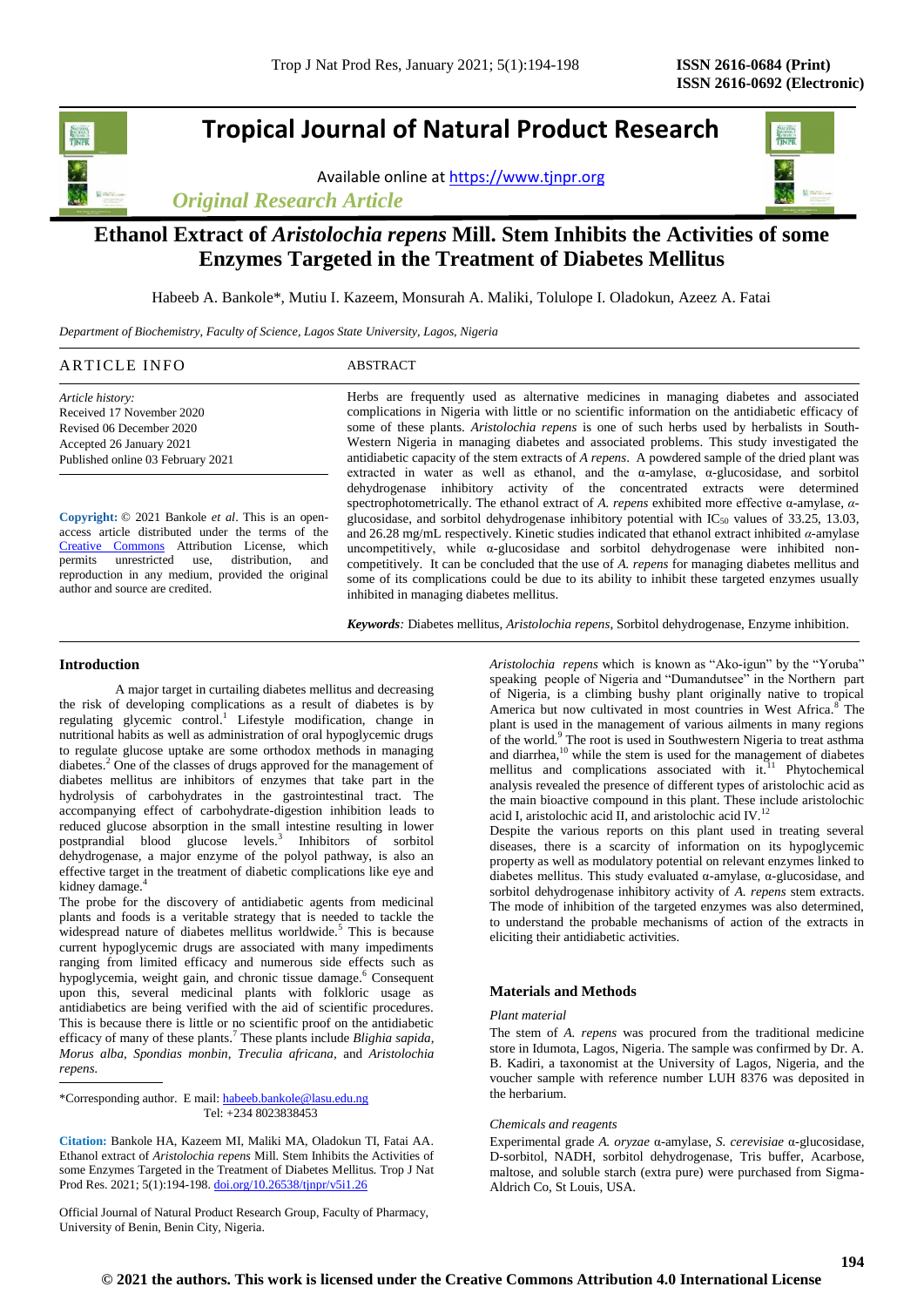#### *Preparation of plant extracts*

Sample of the stem of *A. repens* was cut, washed, dried, and ground to powder. The powdered sample was shared into two; 5 g of one portion was infused in 100 mL ethanol and the other in 100 mL of distilled water for 48 h. Both extracts were filtered and concentrated appropriately using a rotary evaporator and or freeze dryer. Concentrated samples were dissolved in 1% dimethylsulfoxide (DMSO) to make a stock solution.

#### *α-amylase inhibitory assay*

The modified procedure of Mccue and Shetty<sup>13</sup> was used to evaluate the inhibition of  $\alpha$ -amylase by graded concentration (125 – 1000 µg/mL) of the extracts. Distilled water substituted the extracts in a control solution following the same procedure.

## *Mode of α-amylase inhibition*

The ethanol extract was selected to assess the kinetics of inhibition of the enzyme using a modified method of Ali *et al*. <sup>14</sup> due to the lowered IC<sup>50</sup> value.

## *α-glucosidase inhibitory assay*

The method of Kim *et al.*<sup>15</sup> was used to evaluate  $\alpha$ -glucosidase inhibition by graded concentration  $(125 - 1000 \,\mu\text{g/mL})$  of the extracts.

## *Mode of α-glucosidase inhibition*

The ethanol extract was selected to assess the kinetics of inhibition of the enzyme as described by Ali  $et al.^{14}$  due to the lowered  $IC_{50}$  value.

## *Sorbitol dehydrogenase inhibitory assay*

Inhibition of sorbitol dehydrogenase activity by different concentrations (125 – 1000 µg/mL) of *A. repens* extracts was evaluated using the modified procedure of Lindstad *et al*. 16

## *Mode of sorbitol dehydrogenase inhibition*

The mode of inhibition of sorbitol dehydrogenase by the ethanol extract was assessed as described by Gerlach *et al* <sup>17</sup> with slight modification.

#### *Calculation of percentage inhibition of enzymes*

The percentages inhibitions of the three enzymes were determined from the equation:

$$
\% Inhibition = \frac{[(Abscontrol - Absextract)}{Abscontrol} \times 100
$$

Where: Abs<sub>control</sub> is the absorbance of control while Abs<sub>extract</sub> is the absorbance of extracts.

## *Calculation of IC<sup>50</sup> values of enzymes' inhibition*

The concentration of extract or standard that inhibited 50% of enzyme activities  $(IC_{50})$  was evaluated graphically by plotting percentage inhibition of enzymes against the concentration of extract using Microsoft Excel (2010).

#### *Determination of kinetics of inhibition of the enzymes*

The modes of inhibition of the enzymes by the ethanol extract were determined from a double-reciprocal plot using Michaelis Menten kinetics. 18

#### *Statistical analysis*

All results were expressed as mean  $\pm$  standard error mean (SEM) of triplicate determinations. Data were analyzed using analysis of variance (ANOVA) followed by Bonferroni test, with aid of GraphPad Prism 5.

#### **Results and** D**iscussion**

We investigated the *in-vitro* inhibitory properties of *Aristolochia repens* stem on the activities of some enzymes linked to diabetes

mellitus. These are α-amylase, α-glucosidase, and sorbitol dehydrogenase. Figures 1 and 2 expresses the level of *α*-amylase and glucosidase inhibition by extracts of *Aristolochia repens* stem at varying concentrations (125-1000 µg/mL). Pancreatic *α*-amylase catalyzes the digestion of starch to disaccharides and oligosaccharides, while α-glucosidase secreted in the intestine is responsible for the hydrolysis of disaccharides to glucose.<sup>19</sup>

Inhibiting these enzymes would obstruct the hydrolysis of carbohydrates in the gastrointestinal tract, thereby ameliorating hyperglycemia. The inhibitory effect of the water extracts on the activity of α-amylase was not significantly different at most concentrations when compared with the ethanol extracts. However, the differences in percentage inhibition of α-glucosidase by both extracts at 125 and 250  $\mu$ g/mL were significantly different ( $p < 0.05$ ), but at higher concentrations, the percentage inhibitions were similar.

Sorbitol dehydrogenase is an enzyme in the polyol pathway. The pathway is an alternate route for glucose metabolism in tissues that can take-up glucose without the assistance of insulin.<sup>20</sup> Figure 3 expresses the level of inhibition of the activity of sorbitol dehydrogenase by the extracts of *A. repens*. The pathway is responsible for the conversion of glucose to sorbitol by aldose reductase and then sorbitol dehydrogenase metabolized the sorbitol to fructose.<sup>4</sup> Elevation of fructose through the activity of sorbitol dehydrogenase may promote the production of advanced glycation end-products, which contributes to complications in diabetes. Thus, natural agents that could inhibit the activity of enzymes of the polyol pathway could help mediate diabetic complications.<sup>2</sup>

The inhibitory activity of both aqueous and ethanol extracts was dosedependent with the aqueous extracts exhibiting higher percentage inhibition compared to the ethanol extracts, although there was no statistical difference ( $p > 0.05$ ) at all concentrations tested. Studies have implicated the polyol pathway in complications of diabetes mellitus.

The major characteristic of diabetes mellitus is an abnormal increase in postprandial blood glucose (hyperglycemia) and some complications including retinopathy, neuropathy, and nephropathy. This is effectively managed by regulating the amount of glucose that gets into the blood by modulating enzymes involved in carbohydrates digestion in the digestive tract.<sup>22</sup> Delaying the digestion of carbohydrates is a convenient clinical treatment for ameliorating postprandial hyperglycemia. This is achieved by inhibiting α-amylase and  $\alpha$ -glucosidase activities in the gastrointestinal tract.<sup>23</sup>

This study compared the inhibitory effects of the aqueous and ethanol extracts of *A. repens* on the activities of  $\alpha$ -amylase,  $\alpha$ -glucosidase, and sorbitol dehydrogenase. The  $IC_{50}$  (concentration of extract responsible for inhibiting 50% enzyme activity) values of the extract that inhibited α-amylase, α-glucosidase, and sorbitol dehydrogenase activity was determined (Table 1). Ethanol extract of the plant had significantly lowered IC<sub>50</sub> for α-amylase (33.25 mg/mL) and α-glucosidase (13.03 mg/mL), compared to aqueous extract and acarbose. The  $IC_{50}$  for the inhibition of sorbitol dehydrogenase is similar for both extracts of the plant. It is evident from this result that the ethanol extract of *A. repens* displayed a better inhibition compared to the aqueous extract and the standard (acarbose). This is because the lower the  $IC_{50}$  the better the inhibition of the enzymes.

The  $IC_{50}$  value for the inhibition of sorbitol dehydrogenase by ethanol extract is similar to the aqueous extract, it depicts that the ethanol extracts of the plant effectively inhibited the three enzymes. This may indicate that ethanol can extract desirable components of the plants than water. The potent inhibition of α-amylase and α-glucosidase by the ethanol extract of *A. repens* stem suggests that the extract might cause a reduction in the breakdown of carbohydrates to glucose, thereby ameliorating hyperglycemia experienced in diabetes.<sup>24</sup> Similarly, the inhibition of sorbitol dehydrogenase activity by the ethanol extract may mitigate the formation of advanced glycation endproducts, thereby contributing to the prevention and or palliation of diabetic complications.<sup>25</sup>

Figures 4, 5, and 6 showed the Double reciprocal plot of the mechanisms by which ethanol extract of *A. repens* inhibits α-amylase,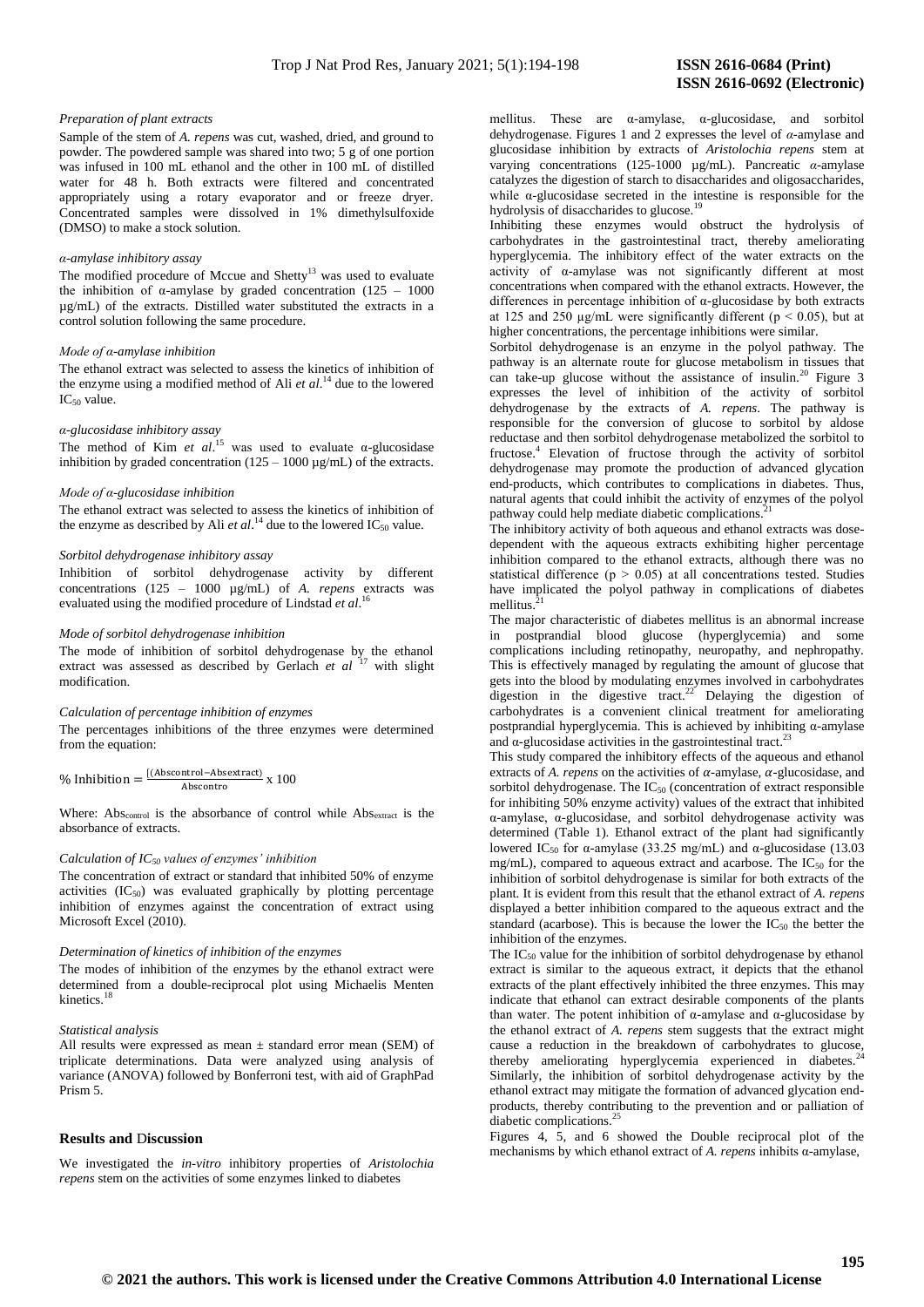α-glucosidase, and sorbitol dehydrogenase. These plots depicted that α-amylase was inhibited in an uncompetitive manner by the ethanol extract, while α-glucosidase and sorbitol dehydrogenase were inhibited non-competitively by the extract.

The uncompetitive inhibition of α-amylase by *A. repens* is an indication that the active compound from the plant binds only the enzyme-substrate (ES) complex to interfere with the enzyme function.<sup>26</sup> Conversely, the non-competitive inhibition of  $\alpha$ glucosidase and sorbitol dehydrogenase suggest that the bioactive compounds from the extract do not contend with the substrate in binding to the active site of the enzyme, but interact with the enzyme

at a separate site to inhibit the conversion of disaccharides to monosaccharides. $27,28$  The benefits of the non-competitive and uncompetitive type of inhibitors as drugs are that they decrease the turnover rate of the enzyme rather than disturbing the extent of substrate binding to the enzyme. Instead of the reaction of the enzyme being stopped, it is reduced and the reaction cannot be reversed by increasing the concentration of the substrates.<sup>29</sup> This is additional proof that ethanol extract of *A. repens* could be a veritable source of hypoglycemic agents.



**Figure 1:** Inhibitory potential of aqueous and ethanol extracts of *Aristolochia repens* stem on α-amylase activity.

Values presented are mean ± SEM of experiments carried out in triplicates. Values not sharing the same alphabet at the same concentration are significantly different ( $p < 0.05$ ).



**Figure 2:** Inhibitory potential of aqueous and ethanol extracts of *Aristolochia repens* stem on α-glucosidase activity.

Values presented are mean  $\pm$  SEM of experiments carried out in triplicate. Values not sharing the same alphabet at the same concentration are significantly different ( $p < 0.05$ ).



**Figure 3:** Inhibitory potential of aqueous and ethanol extracts of *Aristolochia repens* stem on sorbitol dehydrogenase activity.

Values presented are mean ± SEM of experiments carried out in triplicate. Values not sharing the same alphabet at the same concentration are significantly different ( $p < 0.05$ ).







**Figure 5:** Double reciprocal plot of the inhibition of αglucosidase activity by ethanol extract of *A. repens* stem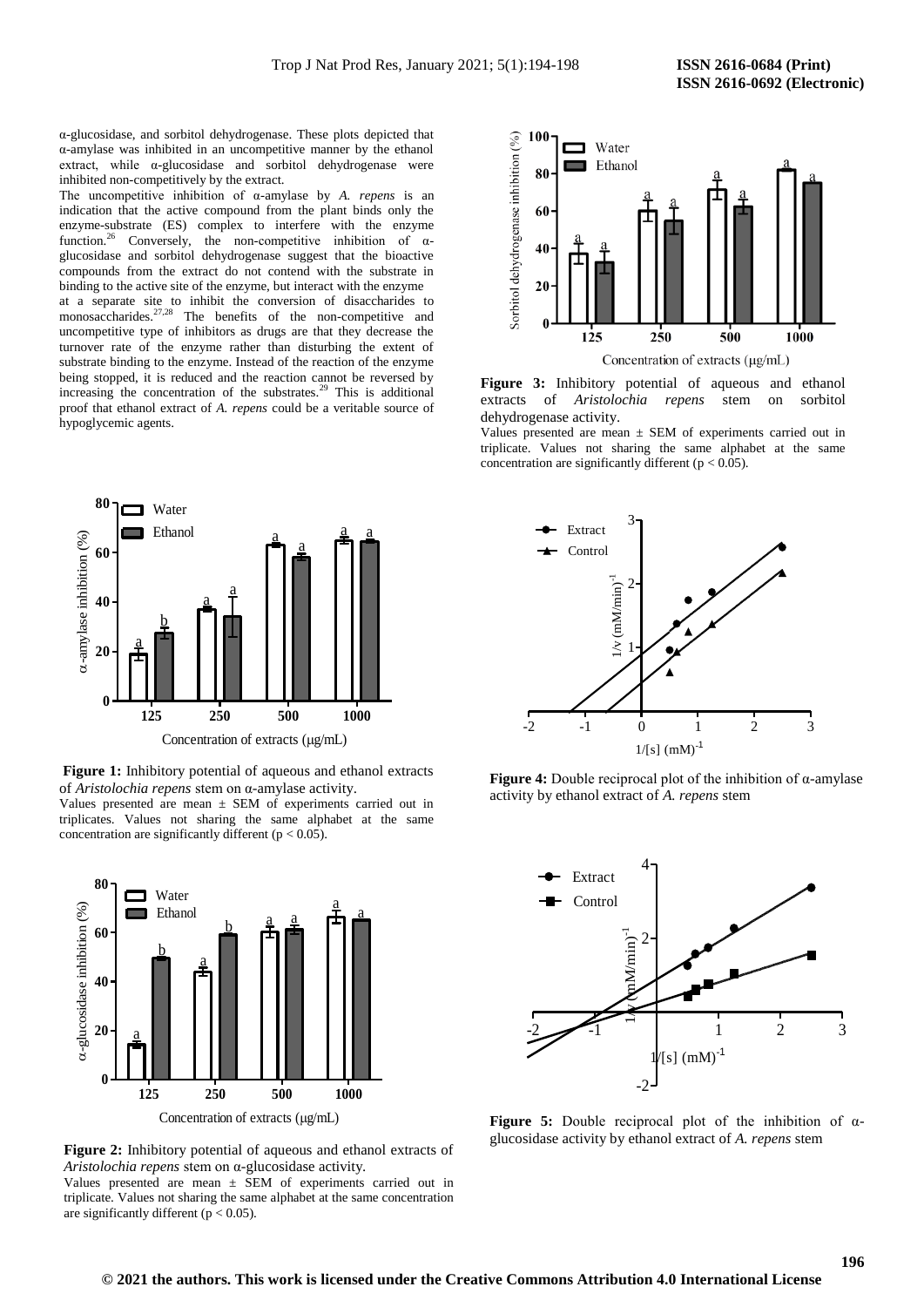| Table 1: IC <sub>50</sub> values for the inhibition of $\alpha$ -amylase, $\alpha$ -glucosidase, and sorbitol dehydrogenase by aqueous and ethanol extracts of |                                  |  |  |
|----------------------------------------------------------------------------------------------------------------------------------------------------------------|----------------------------------|--|--|
|                                                                                                                                                                | <i>Aristolochia repens stem.</i> |  |  |

| <b>Extract</b>  | $IC_{50}$ (mg/mL)        |                          |                             |  |
|-----------------|--------------------------|--------------------------|-----------------------------|--|
|                 | $\alpha$ -amylase        | $\alpha$ -glucosidase    | Sorbitol dehydrogenase      |  |
| Water extract   | $46.78 \pm 0.78^{\circ}$ | $40.06 \pm 1.23^{\circ}$ | $25.87 \pm 1.12^{\text{a}}$ |  |
| Ethanol extract | $33.25 + 1.05^b$         | $13.03 + 0.36^b$         | $26.28 \pm 0.50^{\circ}$    |  |
| Acarbose        | $67.5 + 2.56^{\circ}$    | $129.0 + 4.05^{\circ}$   | Not determined              |  |

Values presented are mean  $\pm$  SEM of experiments carried out in triplicate. Columns with different alphabetical superscripts are significantly ( $p < 0.05$ ) different.



**Figure 6:** Double reciprocal plot of the inhibition of sorbitol dehydrogenase activity by ethanol extract of *A. repens* stem

## **Conclusion**

This study demonstrated that *α*-amylase, α-glucosidase, and sorbitol dehydrogenase activities could be inhibited by aqueous and ethanol extracts of *Aristolochia repens*. However, ethanol extract displayed better inhibitory activities of all the three enzymes tested. The ethanol extract of *A. repens* inhibited the activity of α-amylase in an uncompetitive manner while it displayed non-competitive inhibition towards both α-glucosidase and sorbitol dehydrogenase. Based on this study, it can be concluded that *Aristolochia repens* could be a source of a drug candidate for the treatment of diabetes and its associated complications. The inhibitory property of the ethanol extract of *A. repens* on the activities of diabetes-related enzymes may be due to the presence of bioactive compounds such as aristolochic acid I, II, and IV in the plants.

## **Conflict of interest**

The authors declare no conflict of interest.

## **Authors' Declaration**

The authors hereby declare that the work presented in this article is original and that any liability for claims relating to the content of this article will be borne by them.

## **References**

- 1. Strycharz J, Rygielska Z, Swiderska E, Drzewoski J, Szemraj J, Szmigiero L, Sliwinska A. SIRT1 as a therapeutic target in diabetic complications. Curr Med Chem*.* 2018; 25(9):1002-1035.
- 2. Goboza M, Aboua YG, Meyer S, Oguntibeju OO. Diabetes mellitus: economic and health burden, treatment and the therapeutical effects of Hypoxis hemerrocallidea plant. Med Technol SA*.* 2016; 30(2):39-46.
- 3. Boo H-O, Shin J-H, Choung E-S, Bang M, Choi K-M, Song W-S. Carbohydrate, Lipid Inhibitory Activity and Antioxidant Activity of Extracts from Several Economic Resource Plants *in Vitro*. Korean J Plant Res*.* 2013; 26(3):374-382.
- 4. Kazeem MI, Adeyemi AA, Adenowo AF, Akinsanya MA. Carica papaya Linn. fruit extract inhibited the activities of aldose reductase and sorbitol dehydrogenase: possible mechanism for amelioration of diabetic complications. Future J Pharm Sci*.* 2020; 6(1):1-7.
- 5. Shinkafi TS, Bello L, Hassan SW, Ali S. An ethnobotanical survey of antidiabetic plants used by Hausa–Fulani tribes in Sokoto, Northwest Nigeria. J Ethnopharmacol*.* 2015; 172:91-99.
- 6. Stein SA, Lamos EM, Davis SN. A review of the efficacy and safety of oral antidiabetic drugs. Expert opinion on drug safety*.* 2013; 12(2):153-175.
- 7. Balogun FO, Tshabalala NT, Ashafa AOT. Antidiabetic medicinal plants used by the Basotho tribe of Eastern Free State: a review. J Diabet Res*.* 2016; 4602820
- 8. Duke JA. Duke's handbook of medicinal plants of Latin America*.* 2008; 771.
- 9. Obode OC, Adebayo AH, Omonhinmin CA, Yakubu OF. A systematic review of medicinal plants used in Nigeria for hypertension management. Inter J Pharm Res*.* 2020; 12(4).
- 10. Afolayan FI, Sulaiman KA, Okunade WT. Ethnobotanical survey of plants used in cancer therapy in Iwo and Ibadan, South-Western of Nigeria. J Pharm Pharmacogn Res*.* 2020; 8(5):346-367.
- 11. Ariyo O, Usman M, Emeghara U, Olorukooba MM, Fadele OK, Danbaki CA, Olagunju OE, Suleiman R, Ariyo MO. Indigenous Curative Plants Used in the Treatment of Piles from Akinyele Local Government Area, Ibadan, Oyo State, Nigeria. Annu Res Rev Biol*.* 2020;13: 78-89.
- 12. Okhale S, Egharevba H, Okpara O, Ugbabe GE, Ibrahim JA, Fatokum OT, Sulyman AO, Igoli JO. Aristolochic acids in herbal medicine: Public health concerns for consumption and poor regulation of botanical products in Nigeria and West Africa. J Med Plants Res*.* 2019; 13(3):55-65.
- 13. Mccue PP and Shetty K. Inhibitory effects of rosmarinic acid extracts on porcine pancreatic amylase *in vitro*. Asia Pac J Clin Nutr. 2004; 13(1): 101-106.
- 14. Ali H, Houghton P, Soumyanath A. α-Amylase inhibitory activity of some Malaysian plants used to treat diabetes; with particular reference to Phyllanthus amarus. J Ethnopharmacol*.* 2006; 107(3):449-455.
- 15. Kim Y-M, Jeong Y-K, Wang M-H, Lee W-Y, Rhee H-I. Inhibitory effect of pine extract on  $\alpha$ -glucosidase activity